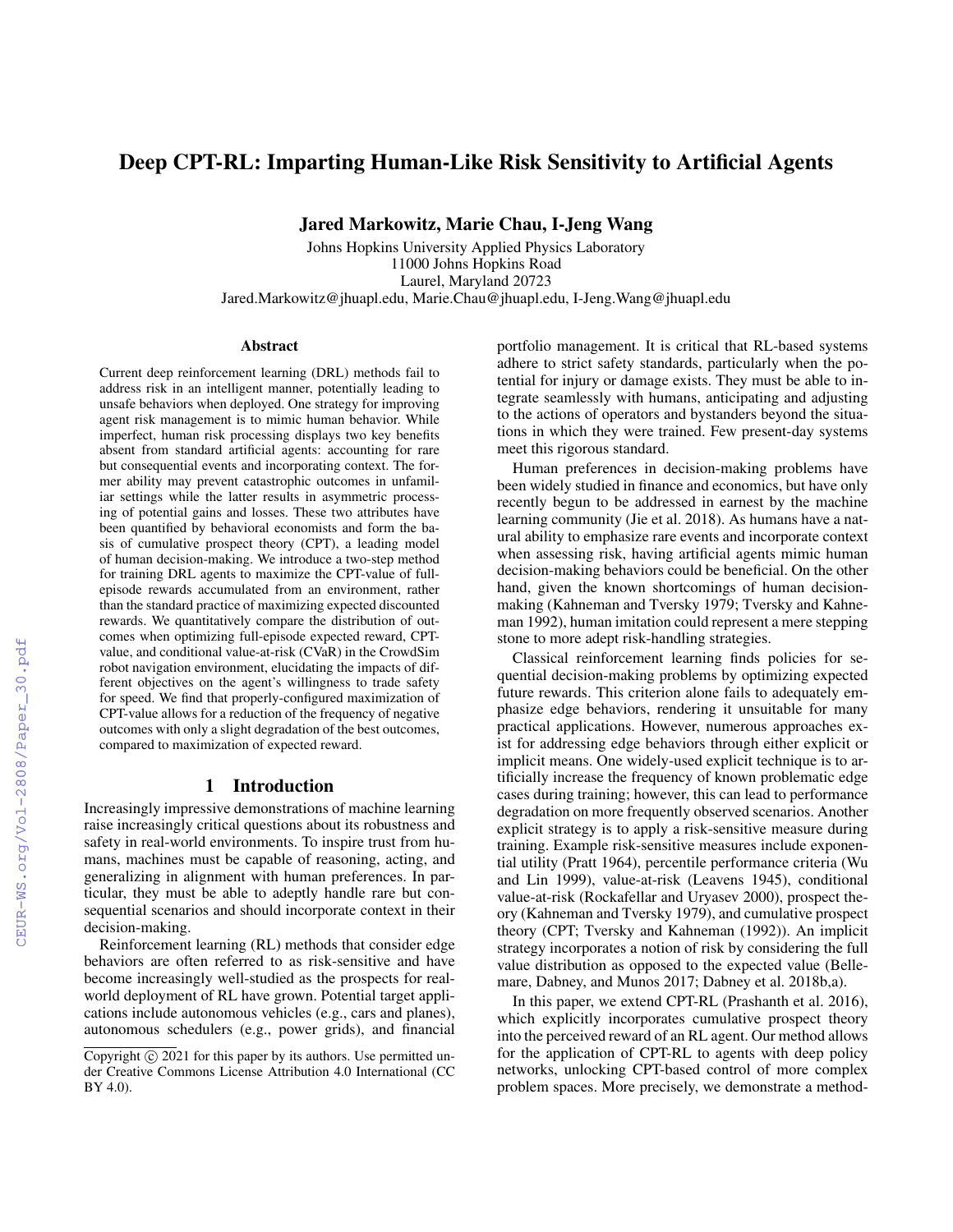ology for modifying agents trained by conventional deep reinforcement learning (DRL) algorithms to maximize CPTvalue instead of expected rewards. We evaluate our method on an enhanced version of the CrowdSim robot navigation environment (Chen et al. 2019). Our results show that the incorporation of CPT allows for fewer negative outcomes with only a slight degradation of the best outcomes. In this case, the CPT-based agent accepts a slight reduction in speed in order to facilitate surer progress.

The remainder of this paper is organized as follows. In Section 2, we provide an overview of common explicit and implicit risk-sensitive methods. In Section 3, we introduce cumulative prospect theory in the context of reinforcement learning, including a CPT-value estimation technique and an efficient high-dimensional stochastic approximation method. In Section 4, we present Deep CPT-RL, an extension of CPT-RL to algorithms that use deep policy networks. In Section 5, we provide computational results to illustrate the benefits of Deep CPT-RL when applied to robot navigation. In Section 6, we provide concluding remarks and directions for future research.

# 2 Related Work

Both explicit and implicit means for introducing risk sensitivity to artificial agents have been previously investigated. On the explicit side, methods often incorporate risk by distorting the reward function. For instance, exponential utility transforms the expected discounted reward  $E[Z]$  to  $\frac{1}{\beta}$  log  $E[\exp(\beta Z)]$ , where  $\beta$  determines the level of risk.<sup>1</sup> Another class of risk-sensitive measures focuses on rare occurrences not captured in the standard expected utility, in order to mitigate possible detrimental outcomes. Value-at-risk at confidence level  $\alpha$  (VaR<sub> $\alpha$ </sub>) is an  $\alpha$ -quantile that focuses on the tail distribution,  $VaR_{\alpha}(Z) = \max\{z|P(Z < z) \leq \alpha\},\$ where  $\alpha$  sets risk. Conditional value-at-risk at confidence level  $\alpha$  (CVaR<sub> $\alpha$ </sub>) considers the expectation of the tail below the  $\alpha$ -quantile point VaR<sub> $\alpha$ </sub>.

On the implicit side, distributional reinforcement learning (DistRL) approaches risk from a different perspective. Instead of distorting the utility function and optimizing the expectation, DistRL models the value distribution in the optimization process and selects the policy based on its mean. Bellemare, Dabney, and Munos (2017) introduced the first DistRL algorithm, C51, and showed that it outperforms standard Deep Q-Networks (DQN; Mnih et al. (2015)) in some environments. C51 estimates probabilities on a fixed set of uniformly-spaced possible returns, requiring bounds that may not exist in practice. Quantile regression DQN (QR-DQN) overcomes this limitation by estimating the inverse cumulative distribution function (CDF) of equally-spaced quantiles (Dabney et al. 2018b). Implicit quantile networks further improve on QR-DQN by estimating the inverse CDF of random quantiles (Dabney et al. 2018a). Another recent method, Distributional Soft Actor-Critic (Ma et al. 2020), enables application of DistRL to continuous spaces.

Another approach for addressing edge cases is to look to human decision-making for inspiration. Human decision makers preferentially consider rare events and perform admirably on many tasks that RL agents are trained to tackle. The goal in many applications is to maximize agent alignment with human preferences, which may also point to approaches that attempt to mimic human decision-making. One method for incorporating human tendencies into agent behavior is to have the agent maximize the CPT-value function instead of expected future reward (CPT-RL; Prashanth et al. (2016)). CPT, a leading model of human decisionmaking, is a refined variant of prospect theory that includes a generalization of expected utility and is supported by substantial empirical evidence.

In this paper, we extend CPT-RL to enable application to deep neural network (DNN) policies. Because the gradientfree methods used in CPT-RL do not scale to training DNNs from scratch, we perform initial training to maximize expected reward and update a subset of the resulting optimal weights to maximize the value of the CPT function. Our approach resembles transfer learning at first glance, as the policy is retrained according to a related objective function. However, in our case, a subset of the optimal weights are retained and a subset are re-initialized and re-trained.

# 3 Background

# 3.1 Cumulative Prospect Theory

Cumulative prospect theory uses two components to model human behavior: a *utility* function that quantifies human attitudes toward outcomes and a *weight* function that quantifies the emphasis placed on different outcomes (Figure 1). The utility function  $u = (u^+, u^-)$ , where  $u^{\pm} : \mathbb{R} \to \mathbb{R}^+$ ,  $u^+(x) = 0$  for  $x \le 0$ ,  $u^-(x) = 0$  for  $x > 0$ , has two regions separated by a reference point, which we consider as zero for illustrative purposes. The region to the left of the reference point specifies the utility of losses, while the region to its right specifies the utilities of gains. Humans have empirically been found to be more risk-averse with gains than losses (Tversky and Kahneman 1992), leading to the asymmetric concavities on the two sides of the reference point. The reference point may be static or dynamic; in the case of humans it may change with accumulated experience. In our experiments we consider dynamic reference points for reasons that will be discussed in Section 5.

The probability weight function  $w = (w^+, w^-)$ , where  $w^{\pm} : [0, 1] \rightarrow [0, 1]$ , models human consideration of events based on frequency, highlighting both positive and negative rare events relative to more common events (Figure 1(b)). Tversky and Kahneman (1992) recommend the weight function  $w^{\pm}(p) = w(p) = \frac{p^{n}}{(p^{n}+1-p)^{n}}$  $\frac{p^{\gamma}}{(p^{\eta}+(1-p)^{\eta})^{1/\eta}}$ , while Prelec (1998) suggests  $w^{\pm}(p) = w(p) = \exp(-(-\ln p)^{\eta})$  where  $\eta \in (0,1)$ .

The CPT-value function, defined as

$$
\mathbb{C}_{u,w}(X) = \int_0^{+\infty} w^+(P(u^+(X) > z))dz - \int_0^{+\infty} w^-(P(u^-(X) > z))dz, \tag{1}
$$

<sup>&</sup>lt;sup>1</sup>This is apparent after applying a straightforward Taylor expansion; risk-averse and risk-seeking behavior translate to  $\beta < 0$  and  $\beta > 0$ , respectively.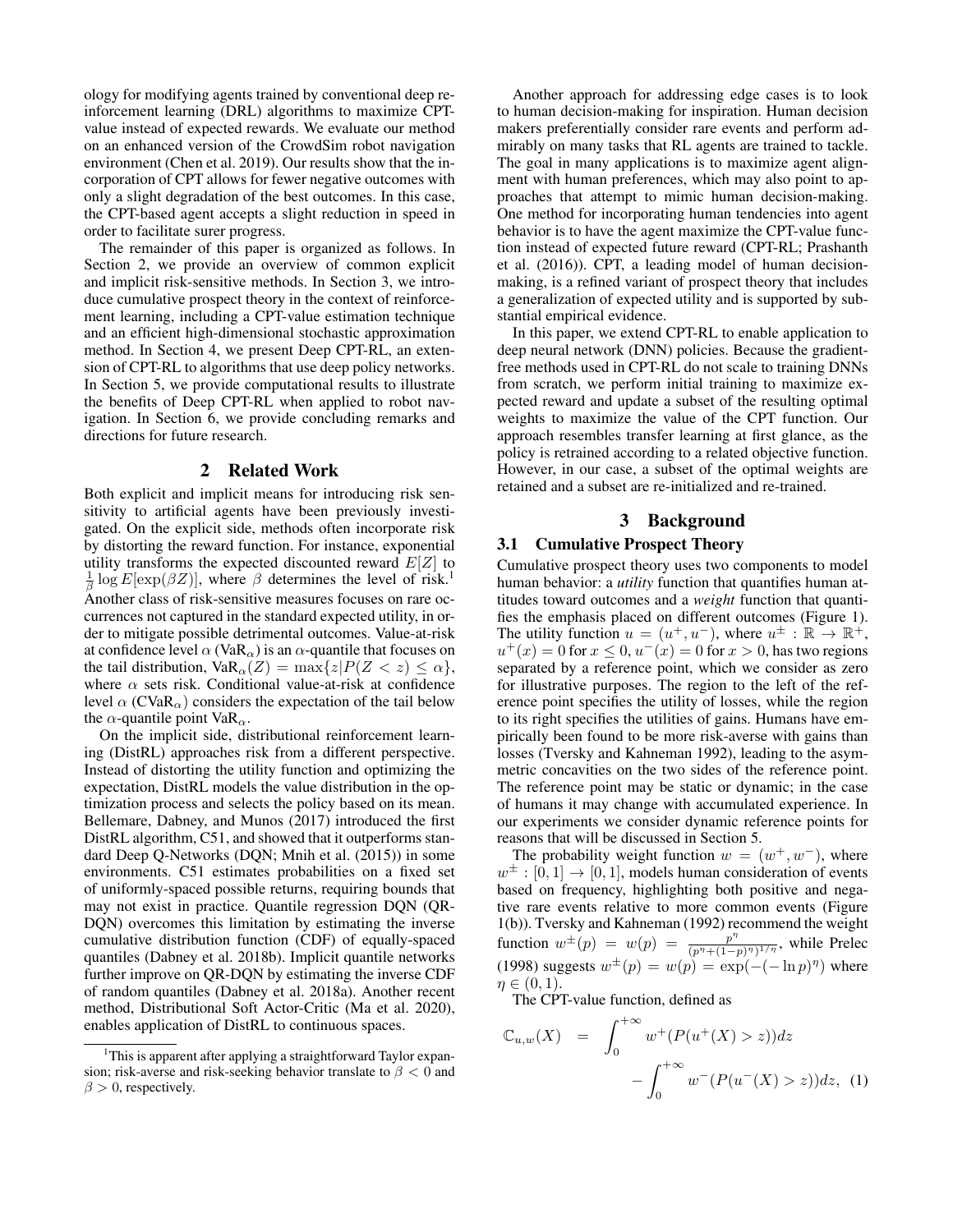

Figure 1: (a) Example CPT utility function. Gains and losses are treated asymmetrically, with behavior towards gains being more risk-averse. (b) Example CPT weight function. Rare outcomes on either side are emphasized, as determined by the slope of  $w^+(p)$  (and similarly  $w^-(p)$ ).

 $\left(\frac{i-i}{m}\right)\right),$ 

satisfies certain requirements. We consider  $u$  and  $w$  to be fixed; therefore, we simplify notation henceforth:  $\mathbb{C}_{u,w}$   $\rightarrow$  $\mathbb{C}.$ 

The CPT function (1) is a generalization of expected value. In particular, if we consider  $w^{\pm}(x) = x$  and  $u^+(x) = x$  for  $x \ge 0$ ,  $u^-(x) = -x$  for  $x < 0$ , then  $\mathbb{C}(X) = \int_0^{+\infty} \mathbb{P}(X > z) dz - \int_0^{+\infty} \mathbb{P}(-X > z) dz =$  $\int_0^{+\infty} \mathbb{P}(\max(X,0) > z) dz - \int_0^{+\infty} \mathbb{P}(\max(-X,0) > z) dz$  $(z)dz = \mathbb{E}[\max(X,0)] - \mathbb{E}[\max(-X,0)],$  where  $u^+$  and  $u^$ are utility functions corresponding to gains  $(X > 0)$  and losses ( $X < 0$ ) with reference point  $X = 0$ .

#### 3.2 CPT-Value Estimation

Prashanth et al. (2016) proposed a provably convergent CPTvalue estimate of (1), inspired by quantiles. Their approach is summarized in Algorithm 1. The random reward  $X$  is based on a policy  $\pi_{\theta}$ , where  $\theta$  is a set of controllable parameter values chosen to optimize the CPT function (1). Reward  $X_i$  is generated from episode i, where an episode is a trajectory from initial to terminal state guided by actions. Episodes are assumed to be both noisy and expensive to generate. Note that in addition to selecting appropriate utility and weight functions, this approach requires users to choose a suitable sample size or number of episodes  $m$  to produce a reasonable estimate.

#### Algorithm 1: CPT-value Estim. (Prashanth et al. 2016)

m

1. Generate  $X_1, \ldots, X_m$  i.i.d. from the distribution X.

2. Let  
\n
$$
\overline{\mathbb{C}}_m^+(X) = \sum_{i=1}^m u^+(X_{[i]}) \left( w^+\left( \frac{m+1-i}{m} \right) - w^+\left( \frac{m-i}{m} \right) \right)
$$
\n
$$
\overline{\mathbb{C}}_m^-(X) = \sum_{i=1}^m u^-(X_{[i]}) \left( w^-\left( \frac{i}{m} \right) - w^-\left( \frac{i-1}{m} \right) \right),
$$

 $i=1$ 

where  $X_{[i]}$  is the *i*th ordered statistic.

3. Return  $\overline{\mathbb{C}}(X) = \overline{\mathbb{C}}_m^+(X) - \overline{\mathbb{C}}_m^-(X)$ .

### 3.3 Gradient-Free Stochastic Approximation

Consider the stochastic optimization problem

$$
\max_{\theta \in \Theta} \mathbb{C}(X(\theta)),
$$

where  $\mathbb{C}(\cdot)$  is the CPT-value function (1),  $\Theta$  is a compact, convex subset of  $\mathbb{R}^d$ ,  $X(\cdot)$  is a random reward, and  $\boldsymbol{\theta} =$  $(\theta^1, \ldots, \theta^d)$  is a d-dimensional weight parameter. Stochastic approximation updates the weights  $\theta$  iteratively using the recursion

$$
\boldsymbol{\theta}_{n+1} = \Gamma\left(\boldsymbol{\theta}_n + \gamma_n \hat{\boldsymbol{g}}(X(\boldsymbol{\theta}_n))\right),
$$

where  $\theta_0$  is chosen randomly,  $\Gamma(\theta)$  is a projection operator that ensures  $\theta \in \Theta$ ,  $\gamma_n$  is a diagonal matrix with step sizes for each dimension on the diagonal, and  $\hat{g}$  is an estimate of the true gradient <sup>∇</sup><sup>C</sup> (Robbins and Monro 1951; Chau and Fu 2015; Chau et al. 2014). Direct (unbiased) gradients are unavailable for CPT-values; however, with the availability of CPT-value estimates, indirect (biased) gradient estimates can be computed. Applicable indirect methods include finite differences (Kiefer and Wolfowitz 1952) and simultaneous perturbations stochastic approximation (SPSA) (Spall 1992).

In this paper, we employ SPSA for its computational efficiency. The kth component of the SPSA gradient is defined as

$$
g_k^{SPSA}(\boldsymbol{\theta}) = \frac{\mathbb{C}(\boldsymbol{\theta} + \delta \boldsymbol{\Delta}) - \mathbb{C}(\boldsymbol{\theta} - \delta \boldsymbol{\Delta})}{2\delta \Delta_k}
$$
 (2)

for  $k = 1, \ldots, d$ , where  $\delta > 0$  and  $\boldsymbol{\Delta} = (\Delta^1, \ldots, \Delta^d)$  has random i.i.d. components with zero mean and finite inverse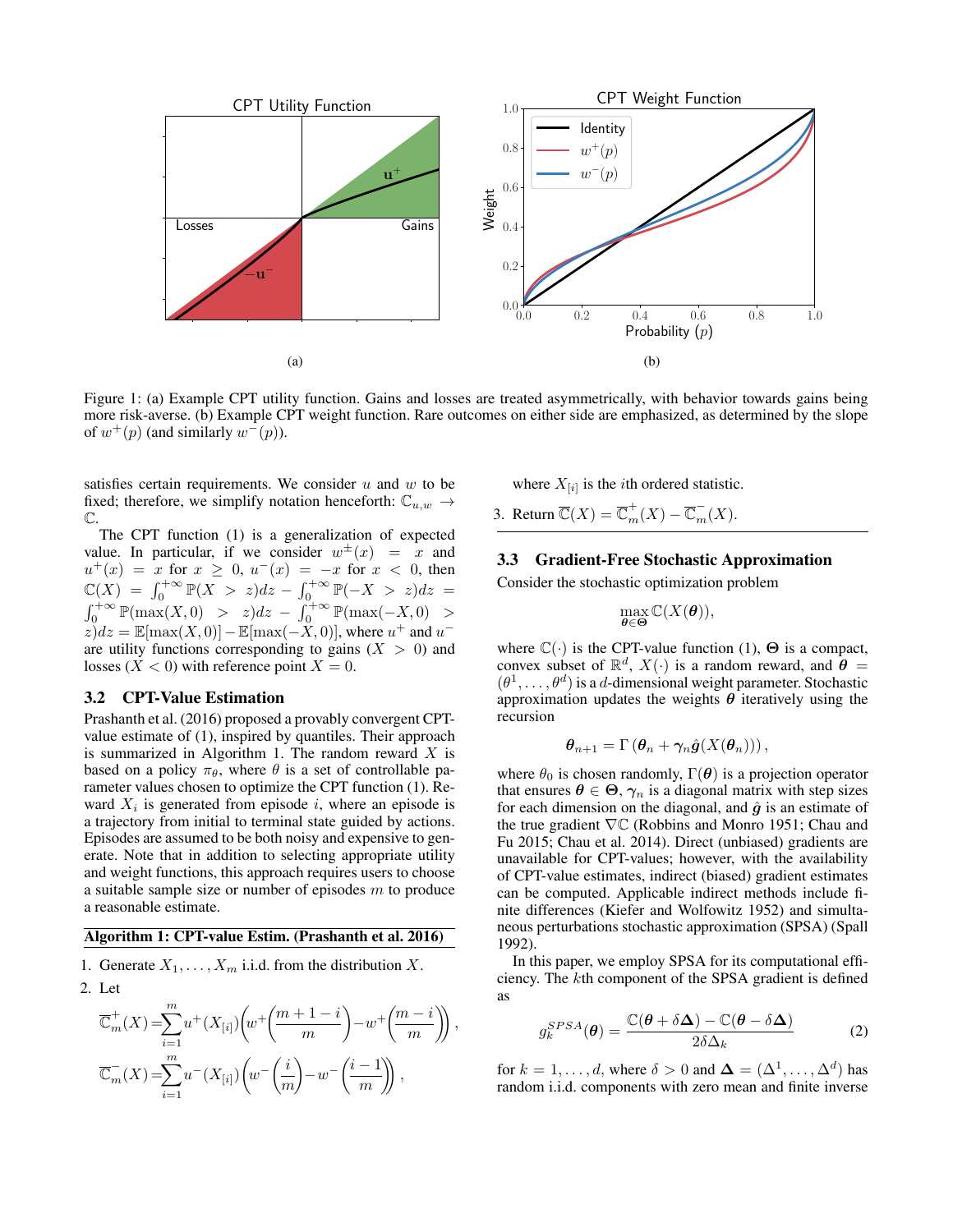moments. Each CPT-value estimate is generated from sample rewards based on m episodes, i.e.,  $X_i$  for  $i = 1, \ldots, m$ . Note that the number of episodes  $m$  can vary from one iteration to the next.

# 4 Deep CPT-RL

The CPT-RL approach described in Section 3 was applied by Prashanth et al. (2016) to successfully optimize a Boltzmann policy and thereby control a relatively simple traffic management scenario. However, CPT-RL does not directly scale to policy mappings with high-dimensional parameter spaces, including deep neural networks. This is because SPSA produces gradient estimates with lower fidelity and higher variance than backpropagation.

To address these issues and thereby extend CPT-RL to deep policy networks, we employ a two-stage approach. First, the deep policy network of an agent is trained using a conventional actor-critic method. The actor-critic formulation was chosen in accordance with the need to learn a policy and the desire to reduce the variance of policy gradient estimates. The lower, input-side layers of the network are frozen and the upper, output-side layers (one or more) are retrained to maximize the CPT-value using a procedure similar to CPT-RL. Thus the first stage learns a feature representation of the observation space and the second stage learns a policy under the learned representation. By limiting the second stage updates to the upper layer(s) of the network, we overcome the limitations of SPSA in high-dimensional settings.

More explicitly, Stage 1 aims to find an optimal policy  $\pi_{\theta^*}$  for choosing actions  $a_t$  that maximize expected return. The optimal policy parameters  $\theta^*$  are given by

$$
\boldsymbol{\theta}^* = \arg \max_{\boldsymbol{\theta} \in \boldsymbol{\Theta}} E_{\tau \sim p_{\boldsymbol{\theta}}(\tau)} \left[ \sum_t r(\boldsymbol{s}_t, \boldsymbol{a}_t) \right],
$$

where the  $\tau$  are trajectories drawn from the distribution  $p_{\theta}(\tau)$  of possible trajectories an agent using policy  $\pi_{\theta}$  may take in the environment,  $\Theta$  is the feasible policy parameter region, t indicates time, and  $r(s_t, a_t)$  is the stochastic reward granted by the environment when action  $a_t$  is taken in state  $s_t$ . Stage 2 aims to find a policy that maximizes the CPT-value function (1), or in principle any risk-sensitive measure. Unfortunately, unlike the standard expectation of rewards, the CPT-functional is based on cumulative probabilities and piecewise, precluding direct, sample-based differentiation. No nested structure is assumed, precluding the use of bootstrapping methods. Hence, we generate indirect (biased) gradients from the CPT-value estimates.

In principle, any policy-based DRL algorithm may be applied in the first stage of our procedure. We applied Proximal Policy Optimization (PPO; Schulman et al. (2017)), a leading actor-critic approach, to train our agents to convergence. As previously stated, the lower layers of the network learned in Stage 1 provide a feature representation for the upper layer(s). Therefore, PPO can be thought of as learning a "perception" mapping suitable for the ensuing "action" layers learned by the second stage. In our experiments, we found it sufficient to re-initialize the parameters and tune

only the last layer in Stage 2. Further flexibility may be gained through the re-optimization of the last two layers.

The second stage is feasible because 1) the lower layers of a properly-trained initial network tease out the features necessary to produce intelligent agent behavior and 2) the action layer(s) comprise a small fraction of the parameter count of the entire network. We used SPSA to estimate the gradient because of its computational efficiency; in particular, finite differences was not considered due to the sheer number of parameters involved. As in the original CPT-RL formulation, all information required to compute the gradients was derived from batches of episodes. To increase stability, we averaged over gradient estimates generated from multiple perturbations before conducting a network update via the Adam optimizer (Kingma and Ba 2015).

One notable extension to the work by Prashanth et al. (2016) is our consideration of multiple reward terms. While other approaches are possible, we employed the simple strategy of choosing a single reference point based on all terms. We allowed this reference point to vary based on the outcome of a given episode, as required by our experimental setup discussed below. One could alternatively compute a CPT-value for each reward term where it makes sense to weigh risk using expectations for other terms, but we found this to provide similar performance with additional complexity.

Our approach is outlined in Algorithm 2. For notational simplicity, in the neural network, let  $\theta_{-1} \in \Theta_{-1}$  and  $\theta_{-1} \in$ Θ:−<sup>1</sup> denote the weights in the last layer and all but the last layer, respectively. The weight parameters  $\theta_{-1}$  are fixed in the second stage, so we drop them from the input,  $X(\theta_{-1} \cup$  $\theta_{-1}) \rightarrow X(\theta_{-1}).$ 

# Algorithm 2: Deep CPT-RL

#### Stage 1.

- 1. Identify deep policy network architecture with weight parameters  $\theta$ .
- 2. Train deep policy network to obtain optimal weight parameters  $\hat{\theta}^*$  that maximize expected return (e.g., using PPO).

# Stage 2.

- 3. Initialize stopping time  $N$ , gradient estimates per update M, SPSA parameters  $\{\delta_n\}$ , Adam parameters  $\alpha > 0$ ,  $\beta \in$  $(0, 1), \epsilon > 0.$
- 4. Fix  $\tilde{\theta}_{i-1} = \theta_{i-1}^*$ , re-initialize  $\tilde{\theta}_{-1}$  s.t.  $\tilde{\theta}_{-1,i} \sim$ Uniform  $(-|\theta_{-1}|^{-1/2}, |\theta_{-1}|^{-1/2})$  for  $i = 0 \dots |\tilde{\theta}_{-1}| - 1$ , where  $\tilde{\boldsymbol{\theta}}_{-1} = (\tilde{\theta}_{-1;1}, \dots, \tilde{\theta}_{-1;|\tilde{\boldsymbol{\theta}}_{-1}|}).$
- 5. For  $i = 0, \ldots, N 1$ :
	- For  $j = 0, ..., M 1$ :
	- Generate  $\Delta = {\{\Delta_k\}}_{k=0}^{|\tilde{\theta}_{-1}|-1}$ , where  $\Delta_k = \pm 1$  with probability 0.5, independent  $\forall k$ .
	- $\tilde{\theta} = \tilde{\theta}_{-1} = \tilde{\theta}_{-1} \pm \delta_i \Delta$  and generate  $X_j(\tilde{\theta}_{-1}^{\pm})$ .
	- Generate  $\overline{\mathbb{C}}(\mathbf{X}_j(\tilde{\boldsymbol{\theta}}_{-1}^+))$  and  $\overline{\mathbb{C}}(\mathbf{X}_j(\tilde{\boldsymbol{\theta}}_{-1}^-)).$
	- Compute  $g_j^{SPSA}(\tilde{\theta}_{-1})$  using (2).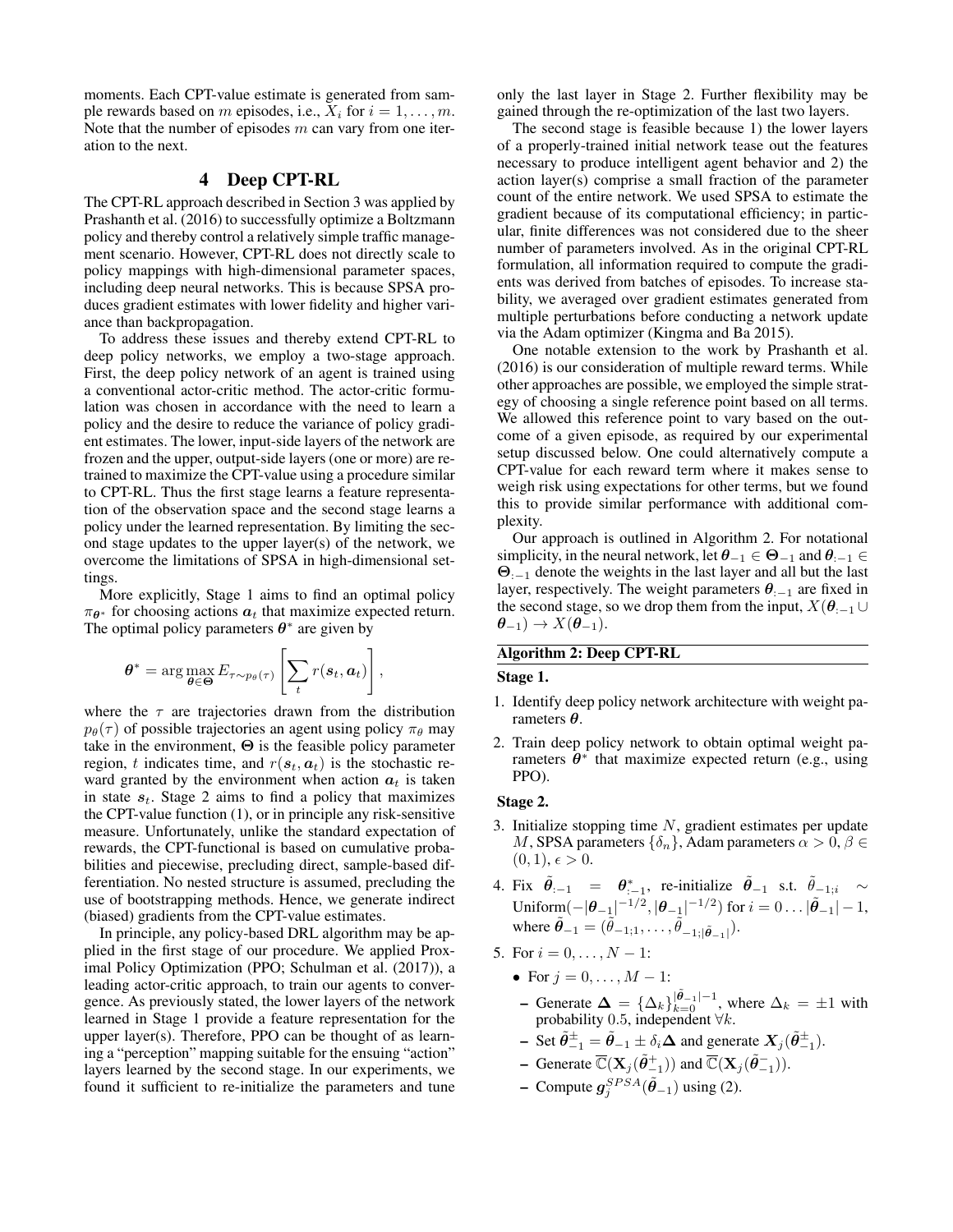- Average  $\{g_j^{SPSA}\}_{j=0}^{M-1}$  and use result for Adam update  $\boldsymbol{G}_i.$
- Update  $\tilde{\theta}_{-1} \leftarrow \tilde{\theta}_{-1} + G_i$ .

6. Return  $\tilde{\theta}_{CPT} = \tilde{\theta}_{-1} \cup \tilde{\theta}_{-1}$ .



Figure 2: Stage 1 training of agent using PPO.

# 5 Numerical Experiments

To quantify the impact of optimizing the CPT-value, we applied our two-step procedure to an enhanced version of the CrowdSim robotic navigation environment (Chen et al. 2019). CrowdSim allows for explicit evaluation of an agent's risk-taking behavior in the form of its willingness to trade safety for speed.

#### 5.1 CrowdSim Environment

CrowdSim was developed to study social mobility; that is, to train robotic agents to avoid collisions with pedestrians while moving toward a goal. In the default configuration, pedestrians follow the Optimal Reciprocal Collision Avoidance (ORCA; van den Berg et al. (2011)) protocol to avoid other pedestrians while traversing to their own goals. An episode concludes when the goal is reached, the robot collides with a pedestrian, or the system times out. We took the robot to be invisible to the pedestrians in order to provide a more challenging test case. To facilitate our experiments, we made a few changes to the published environment. These changes were broadly designed to make the scenario more realistic, facilitate efficient learning, and provide rotational invariance. We closed the simulation, enforcing elastic collisions when an agent reaches an outer wall. We kept pedestrians in constant motion, assigning them a new goal destination when they reached a target. While the original version fixed the initial position of the robot and its goal, we randomly placed them opposite each other on a circle centered at the origin.

In addition to environmental modifications, we adjusted the observations and rewards received by the agents. We replaced the feature-based representation with grayscale, pixel-based observations. This allowed us to encode the geometry of the system more naturally, enabling the learning

of rotation-invariant navigation policies that were challenging to produce with the original, feature-based representation. We modified the published reward function to 1) allow removal of the initial imitation learning step used in Chen et al. (2019) and 2) explicitly model a speed-safety tradeoff. Removal of the imitation learning was desired to allow quantification of CPT-based shaping of an RL agent trained *tabula rasa*, as well as to prevent our training from requiring more than two phases. It was enabled through the use of a progress term that encouraged movement in the direction of the goal. The speed-safety tradeoff came from a small constant penalty being assessed at each step, encouraging the agent to get to the goal quickly. In sum, the reward function was formulated as

$$
r_t = -C_{\text{time}} + C_{\text{progress}}(d_{t-1} - d_t),\tag{3}
$$

where  $d_t$  is the distance between the robot and the goal at time t (i.e.  $d_{t-1} - d_t$  is the "progress" made in the timestep),  $C_{time} > 0$  is the time penalty, and  $C_{progress} > 0$  is the progress reward. We set  $C_{time} = 0.02$  and  $C_{progress} = 0.1$ , with the total distance from the agent's starting position to the target being 10. Our choice of  $C_{\text{progress}}$  provided a maximal progress contribution of 1 per episode;  $C_{time}$  was chosen to provide a meaningful fraction of that value for episodes of standard duration. An episode ends when one of three things happens: the robot reaches the goal, the robot collides with a pedestrian, or a timeout occurs. Hence, even though there is no explicit collision penalty, the agent is incentivized to avoid collisions because it precludes the possibility of accumulating more progress reward.

Our agent was configured to choose from 33 different motions; remaining at rest and 4 different speeds (0.25 m/s, 0.5 m/s, 0.75 m/s, 1.0 m/s) at each of 8 evenly-spaced angles in  $[0, 2\pi)$ . Both the robot and the pedestrians were configured to move at a preferred speed of  $v_{\text{pref}} = 1.0$  m/s. We considered 10 pedestrians in each training episode, allowing that number to vary in testing to evaluate "out-of-distribution" performance. This configuration was chosen with the goal of exploring challenging regimes (where the agent would not always be able to avoid collisions) in order to generate meaningful comparisons amongst methods.



Figure 3: Stage 2 training of agent using CVaR, AVG, and CPT-based objectives.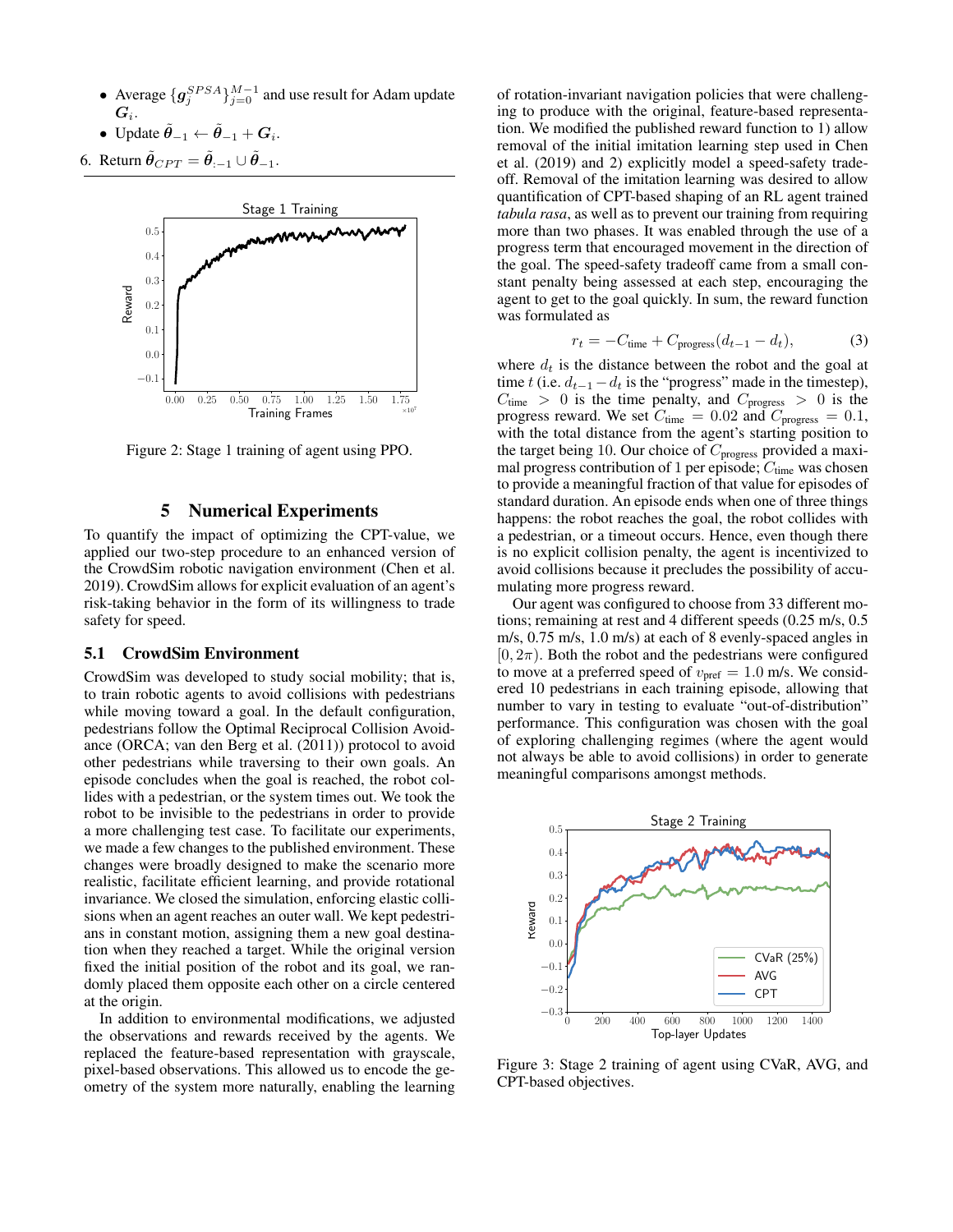

Figure 4: (a) Histogram of full-episode rewards for agents in 10-pedestrian test scenarios. (b) Histogram of full-episode rewards for agents in test scenarios with 11-15 pedestrians.

|             |                   | Rewards, 10 Pedestrians |                  | Rewards, 11-15 Pedestrians |        |                  |  |
|-------------|-------------------|-------------------------|------------------|----------------------------|--------|------------------|--|
| Method      | Mean              | Median                  | $0.01$ -quantile | Mean                       | Median | $0.01$ -quantile |  |
| <b>CVaR</b> | $0.262 \pm 0.002$ | 0.260                   | $-0.029$         | $0.239 \pm 0.002$          | 0.232  | $-0.020$         |  |
| AVG         | $0.418 \pm 0.003$ | 0.414                   | $-0.172$         | $0.358 \pm 0.003$          | 0.320  | $-0.066$         |  |
| CPT         | $0.432 + 0.003$   | 0.461                   | $-0.085$         | $0.375 + 0.003$            | 0.360  | $-0.123$         |  |

Table 1: Reward distribution statistics for testing of Stage 2 agents. Reported error bars are standard error.

# 5.2 Network Architecture

In our experiments, we used a convolutional neural network that closely resembles the architecture commonly used for Atari (Mnih et al. 2015). However, our input images were 50% larger in each direction than those used by Mnih et al. (2015) to ensure proper representation of agent and goal edges. To encode motion, 4 frames were stacked. The input to the network thus consisted of  $126 \times 126 \times 4$  image arrays, which were passed to 3 consecutive convolutional layers. These layers had 32, 64, and 64 channels (input-side to output-side), kernel sizes of 12, 4, and 3, and stride lengths of 6, 2, and 1. The layers were separated by rectified linear unit (ReLU) nonlinearities. The output of the last convolutional layer was passed to a rectified, 512-dimensional fullyconnected layer. The resulting output was used as the input to a policy head of dimension 33 and a scalar value head.

#### 5.3 Stage 1 Training

The neural networks governing our navigation agents were first trained to convergence using PPO. Hyperparameters were chosen to mimic those used for Atari in Schulman et al. (2017), except with shorter windows (16 steps) and more windows per batch (64).

## 5.4 Stage 2 Training

After Stage 1 training, we trained our agent to maximize the CPT-value under Algorithm 2. For comparison purposes, we also used the same procedure to optimize for full-episode

average reward (AVG) and full-episode conditional value-atrisk (CVaR). CVaR was included to evaluate a standard risksensitive measure, focused on improving the worst agent outcomes. While the standard practice is to consider the bottom 5% of the distribution for CVaR, we used the bottom 25% in an effort to maximize performance over a broader range of the distribution. We chose hyperparameters for the SPSA gradient estimation and the Adam optimizer in line with standard guidance (Spall 1992; Kingma and Ba 2015).

One critical detail of CPT-based training is the selection of the reference point. Our variable reference point consists of two terms, corresponding to the two terms in the reward function (3). We chose a fixed contribution of  $p_{ref} = 0.5$ from the progress term, corresponding to the agent making it halfway from the start to the goal before a collision. The contribution from time varies with episode progress:

$$
x_{\rm ref} = p_{\rm ref} + \frac{p(T)}{p_{\rm max}} t_{\rm ref, \, max},\tag{4}
$$

where  $p(T)/p_{\text{max}}$  is the fractional progress toward the goal made by the agent over the whole episode ending at  $T$  and  $t_{\text{ref, max}} = -0.3$  is a reference time multiplied by the time penalty scaling factor  $C_{time}$  in (3). Varying the reference point in this manner correlates the "acceptable" amount of time an agent may take in an episode with the amount of progress it makes. It prevents an agent from being unduly rewarded for quickly running into a pedestrian, resulting in a small episode time.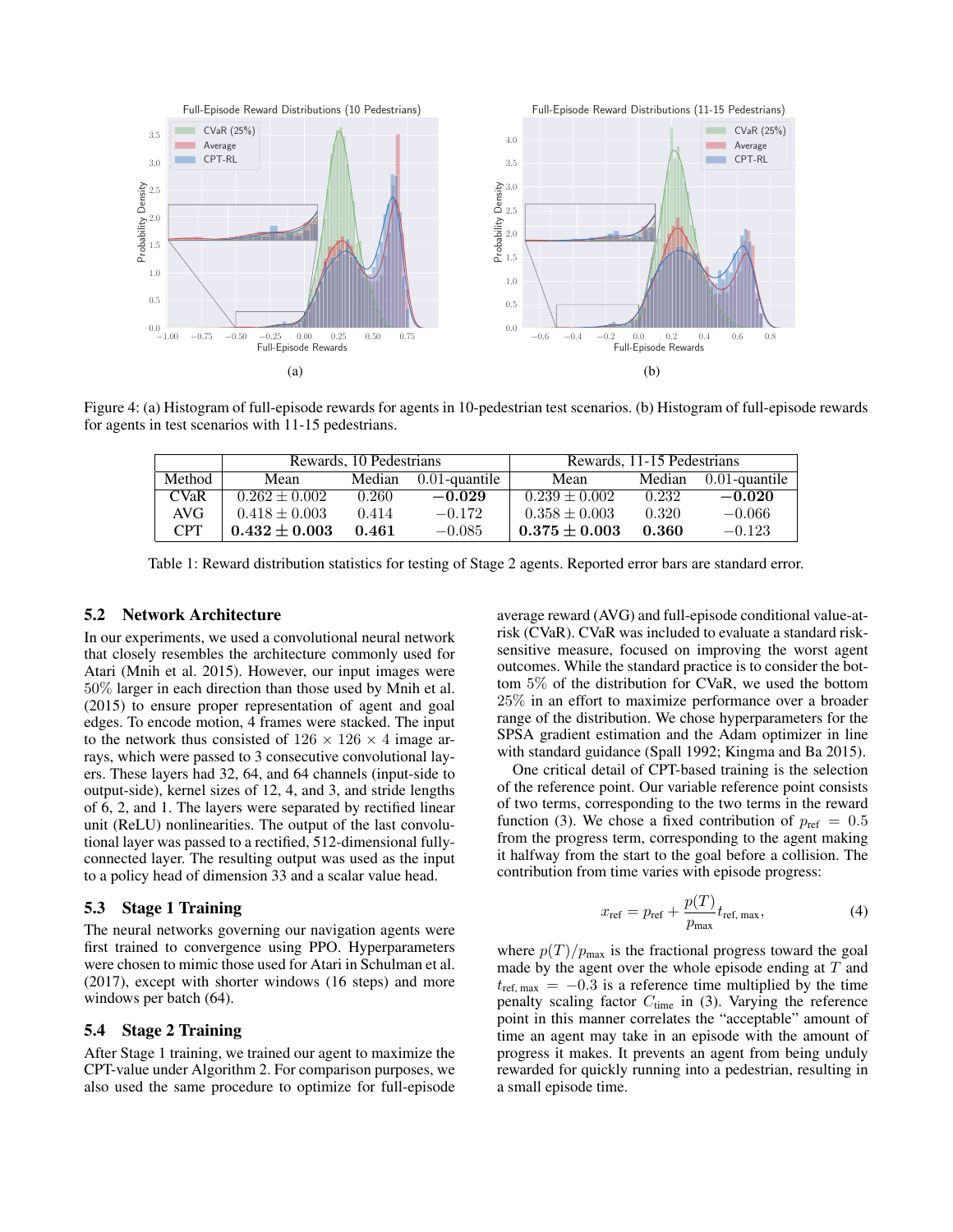

Figure 5: (a) Histogram of full-episode average velocities for agents in 10-pedestrian test scenarios. (b) Histogram of fullepisode average velocities for agents in test scenarios with 11-15 pedestrians.

|        | 10 Pedestrians |                  |                 |                | 11-15 Pedestrians |                 |                   |            |
|--------|----------------|------------------|-----------------|----------------|-------------------|-----------------|-------------------|------------|
| Method | Progress       | Time             | Velocity        | <b>Success</b> | Progress          | Time            | Velocity          | Success    |
| CVaR   | $4.35 + 0.03$  | $8.61 + 0.10$    | $0.617 + 0.003$ | 0.028          | $3.81 + 0.03$     | $7.14 \pm 0.08$ | $0.621 + 0.003$   | 0.018      |
| AVG    | $6.23 + 0.04$  | $10.26 \pm 0.09$ | $0.661 + 0.002$ | 0.294          | $5.39 + 0.04$     | $9.07 + 0.09$   | $0.640 + 0.002$   | 0.188      |
| CPT    | $6.63 + 0.04$  | $11.52 + 0.10$   | $0.631 + 0.002$ | 0.343          | $5.86 + 0.04$     | $10.55 + 0.10$  | $0.605 \pm 0.002$ | $\bf0.240$ |

Table 2: Agent behavior statistics during testing. Reported error bars are the standard error, and the "success" quantity is the fraction of the time the agent reaches the goal without a collision.

# 5.5 Results

The learning curves for training in Stages 1 and 2 are shown in Figures 2 and 3, respectively. For subsequent analysis, the same amount of training data and number of Stage 2 network updates (1500; chosen for convergence) were used to compare the agents that maximized average reward, CPT-value, and CVaR. Figure 4a shows the reward distributions earned by each agent over 5000 test runs, each with 10 pedestrians. To investigate the impact of more challenging "out-ofdistribution" test cases, we also evaluated on scenarios with 11-15 pedestrians sampled uniformly on the same networks, as illustrated in Figure 4b. Statistics describing each test run are provided in Table 1. Note that different random seeds were used for each of the 5000 test runs, but these seeds were the same across test conditions.

Figure 4 displays quantitative differences in the testing performance of the three agents. The CVaR approach focuses exclusively on the lower region of performance. As such, it does the best at removing lower outliers, as evidenced by the 1% quantiles in Table 1. However, it does not make any effort to enhance performance far away from the worst case and therefore cannot compete with the other two methods in any other region. The maximization of CPTvalue and average reward led to similar reward distributions. However, CPT was seen to reduce the frequency of poor outcomes compared to AVG, at the cost of a slight reduction in top-end performance. Intuitively, this behavior was to be expected. As shown in Figure 1a, CPT penalizes negative outcomes that are reasonably close to the reference point more harshly than AVG while assigning slightly less utility to the very best outcomes. The weighting from Figure 1b may have played a small role in the improved performance on both edges of the distribution. The differences between the CPT and AVG agents were preserved when presented with more challenging test scenarios, as illustrated in Figures 4a and 4b.

Looking more closely at the CPT and AVG agents, we see that the former averages more progress before a collision and reaches the goal more often because it is more deliberate. Figure 5 shows the distribution of average velocities  $\bar{v}$ of the agent's movement toward the goal over the test runs, defined by

$$
\bar{v} = \frac{d_T - d_0}{T},\tag{5}
$$

where  $d_t$  is the distance from the agent to the goal at time  $t$  as previously defined and  $T$  is the duration of a given episode. As can be seen from Table 2, this slight reduction in speed allows the CPT-based agent to, on average, make more progress toward the goal before a collision than the other agents. It also allows the agent to reach the target without a collision more often, as reflected by the "success" fractions given in Table 2.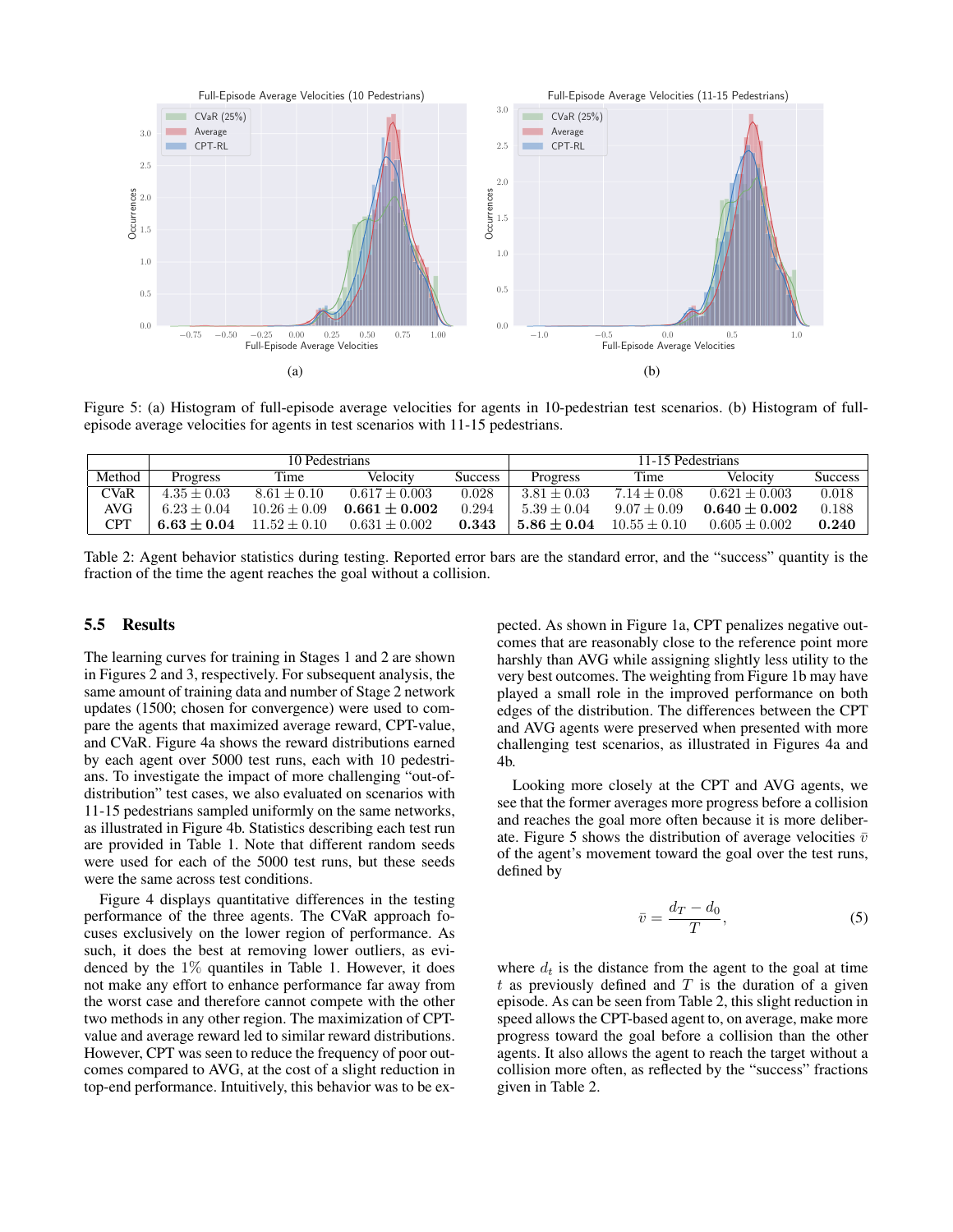# 6 Conclusions and Future Research

We have developed a method to shape the full-episode reward distributions of DRL agents through the maximization of quantities besides expected reward. Our two-step approach has been shown to enable different agent behaviors when maximizing CPT-value, CVaR, and full-episode expected reward, both qualitatively and quantitatively. In particular, the CPT-based agents in our navigation experiments were seen to process risk differently than the AVG agents, on average proceeding more deliberately and thereby making more progress toward the goal before a collision. While CVaR is a standard risk-sensitive measure, we found that optimizing it produced agents unable to compete with the others above the very bottom of the reward distribution, even at the 25% level.

To further this work, we intend to investigate the impact of adjusting the tunable parameters of the CPT function on the risk-taking behavior of agents. In working toward assured operation, we plan to explore the combination of our methods with techniques for constrained RL (Achiam et al. 2017). Finally, to gain a deeper understanding of the effects of our methods, we also plan to apply them to more complex experimental testbeds.

# 7 Acknowledgments

The authors thank Ashley Llorens for insightful technical discussions and for his leadership of the Johns Hopkins Institute for Assured Autonomy (JHU IAA) project that supported our experimentation and analysis. This project was conducted under funding from both JHU/APL Internal Research and Development and JHU IAA.

#### References

Achiam, J.; Held, D.; Tamar, A.; and Abbeel, P. 2017. Constrained Policy Optimization. *arXiv:1705.10528 [cs]* URL http://arxiv.org/abs/1705.10528. ArXiv: 1705.10528.

Bellemare, M. G.; Dabney, W.; and Munos, R. 2017. A Distributional Perspective on Reinforcement Learning. In *Proceedings of the 34th International Conference on Machine Learning*, volume 70, 449–458.

Chau, M.; and Fu, M. C. 2015. *An Overview of Stochastic Approximation*, 149–178. Springer.

Chau, M.; Fu, M. C.; Qu, H.; and Ryzhov, I. O. 2014. Simulation Optimization: A Tutorial Overview and Recent Developments in Gradient-based Methods. In *Proceedings of the 2014 Winter Simulation Conference*, 21–35.

Chen, C.; Liu, Y.; Kreiss, S.; and Alahi, A. 2019. Crowd-Robot Interaction: Crowd-Aware Robot Navigation With Attention-Based Deep Reinforcement Learning. *2019 International Conference on Robotics and Automation* 6015– 6022.

Dabney, W.; Ostrovski, G.; Silver, D.; and Munos, R. 2018a. Implicit Quantile Networks for Distributional Reinforcement Learning. In *Proceedings of the 35th International Conference on Machine Learning*, volume 80, 1096–1105.

Dabney, W.; Rowland, M.; Bellemare, M. G.; and Munos, R. 2018b. Distributional Reinforcement Learning With Quantile Regression. In *Proceedings of the Thirty-Second AAAI Conference on Artificial Intelligence*, 2892–2901.

Jie, C.; Prashanth, L.; Fu, M. C.; Marcus, S.; and Szepesvári, C. 2018. Stochastic Optimization in a Cumulative Prospect Theory Framework. *IEEE Transactions on Automatic Control* 63: 2867–2882.

Kahneman, D.; and Tversky, A. 1979. Prospect Theory: An Analysis of Decision under Risk. *Econometrica* 47(2): 263– 291.

Kiefer, J.; and Wolfowitz, J. 1952. Stochastic Estimation of the Maximum of a Regression Function. *The Annals of Mathematical Statistics* 23(3): 462–466.

Kingma, D. P.; and Ba, J. 2015. Adam: A Method for Stochastic Optimization. In *3rd International Conference on Learning Representations*.

Leavens, D. H. 1945. Diversification of Investments. *Trusts and Estates* 80: 469–473.

Ma, X.; Xia, L.; Zhou, Z.; Yang, J.; and Zhao, Q. 2020. DSAC: Distributional Soft Actor Critic for Risk-Sensitive Reinforcement Learning. *arXiv: 2004.14547* .

Mnih, V.; Kavukcuoglu, K.; Silver, D.; Rusu, A. A.; Veness, J.; Bellemare, M. G.; Graves, A.; Riedmiller, M.; Fidjeland, A. K.; Ostrovski, G.; Petersen, S.; Beattie, C.; Sadik, A.; Antonoglou, I.; King, H.; Kumaran, D.; Wierstra, D.; Legg, S.; and Hassabis, D. 2015. Human-level Control Through Deep Reinforcement Learning. *Nature* 518(7540): 529–533.

Prashanth, L.; Jie, C.; Fu, M. C.; Marcus, S. I.; and Szepesvári, C. 2016. Cumulative Prospect Theory Meets Reinforcement Learning: Prediction and Control. In *Proceedings of the 33nd International Conference on Machine Learning*, 1406–1415.

Pratt, J. W. 1964. Risk Aversion in the Small and in the Large. *Econometrica* 32: 122–136.

Prelec, D. 1998. The Probability Weighting Function. *Econometrica* 66: 497–527.

Robbins, H.; and Monro, S. 1951. A Stochastic Approximation Method. *The Annals of Mathematical Statistics* 22(3): 400–407.

Rockafellar, R. T.; and Uryasev, S. 2000. Optimization of Conditional Value-at-Risk. *Journal of Risk* 2: 21–41.

Schulman, J.; Wolski, F.; Dhariwal, P.; Radford, A.; and Klimov, O. 2017. Proximal Policy Optimization Algorithms. arXiv preprint arXiv:1707.06347.

Spall, J. C. 1992. Multivariate Stochastic Approximation Using a Simultaneous Perturbation Gradient Approximation. *IEEE Transactions on Automatic Control* 37(3): 332– 341.

Tversky, A.; and Kahneman, D. 1992. Advances in Prospect Theory: Cumulative Representation of Uncertainty. *Journal of Risk and Uncertainty* 5(4): 297–323.